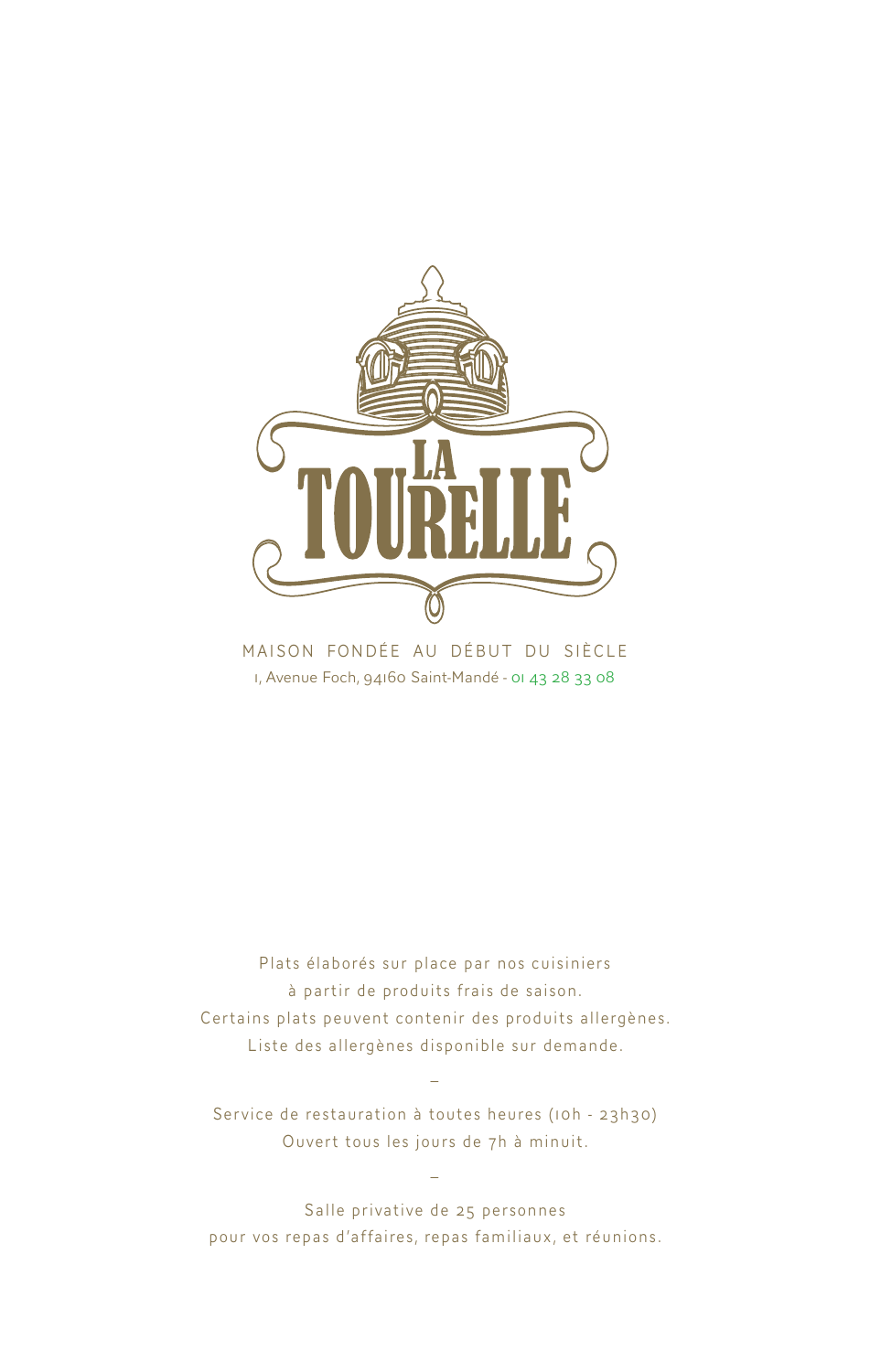Les Entrées

ŒUF BIO MAYONNAISE À L'ANCIENNE - 6.9 *Organic egg with mayonnaise*

6 ESCARGOTS DE BOURGOGNE AU BEURRE PERSILLÉ - 8.5 *6 Burgundy snails*

> TERRINE DU CHEF - 8.5 Pain grillé & confiture d'oignons *Chef's home made terrine*

FILET DE HARENG - 8.9 Pommes de terre tièdes *Herring filet with warm potatoes*

SALADE CAPRESE - 8.9 Tomates, Mozzarella di Bufala, basilic *Tomatoes and Mozzarella salad*

RAVIOLES DU DAUPHINÉ GRATINÉES - 8.9

Crème de Parmesan *Small ravioli with Parmesan cheese and parsley*

LÉGUMES GRILLÉS ET COPEAUX DE PARMESAN - 11.0 *Grilled vegetables with Parmesan cheese*

> SAUMON GRAVLAX - 13.5 Mariné par nos soins *Home-cured salmon gravlax*

FOIE GRAS MAISON - 13.9 Chutney d'oignons, mangue et ses toasts *Chef's home made foie gras*

Les Salades

VEGGIE BOWL - 14.9 Salade, tomates, avocats, œuf Mollet, falafel, quinoa, cœur d'artichaut *Salad, tomatoes, avocados, egg, falafel, quinoa, artichoke*

SALADE CAESAR - 14.9 Romaine, tomates, poulet croustillant, Parmesan, croûtons, sauce Caesar *Salad, tomatoes, crispy chicken, Parmesan cheese, caesar dressing*

SALADE THAÏ - 14.9 Salade, tomates, bœuf mariné, concombre, poivrons, oignon rouge, cacahouètes *Salad, tomatoes, marinated beef, cucumber, peppers, red onion, peanuts*

SALADE SEGUIN-14.9 Salade, tomates, chèvre sur toast, concombres, noix, magret fumé *Salad, tomatoes, goat's cheese on toast, cucumbers, walnuts, smoked duck breast*

SALADE NORVÉGIENNE - 15.9 Salade, tomates, gravlax de saumon, crevettes, concombre, avocat *Salad, tomatoes, salmon gravlax, shrimps, cucumber, avocado*

SALADE ITALIENNE - 15.9

Salade, tomates, légumes grillés, cœur d'artichauts, mozzarella, Jambon de pays *Salad, tomatoes, grilled vegetables, artichoke, mozzarella, dried ham*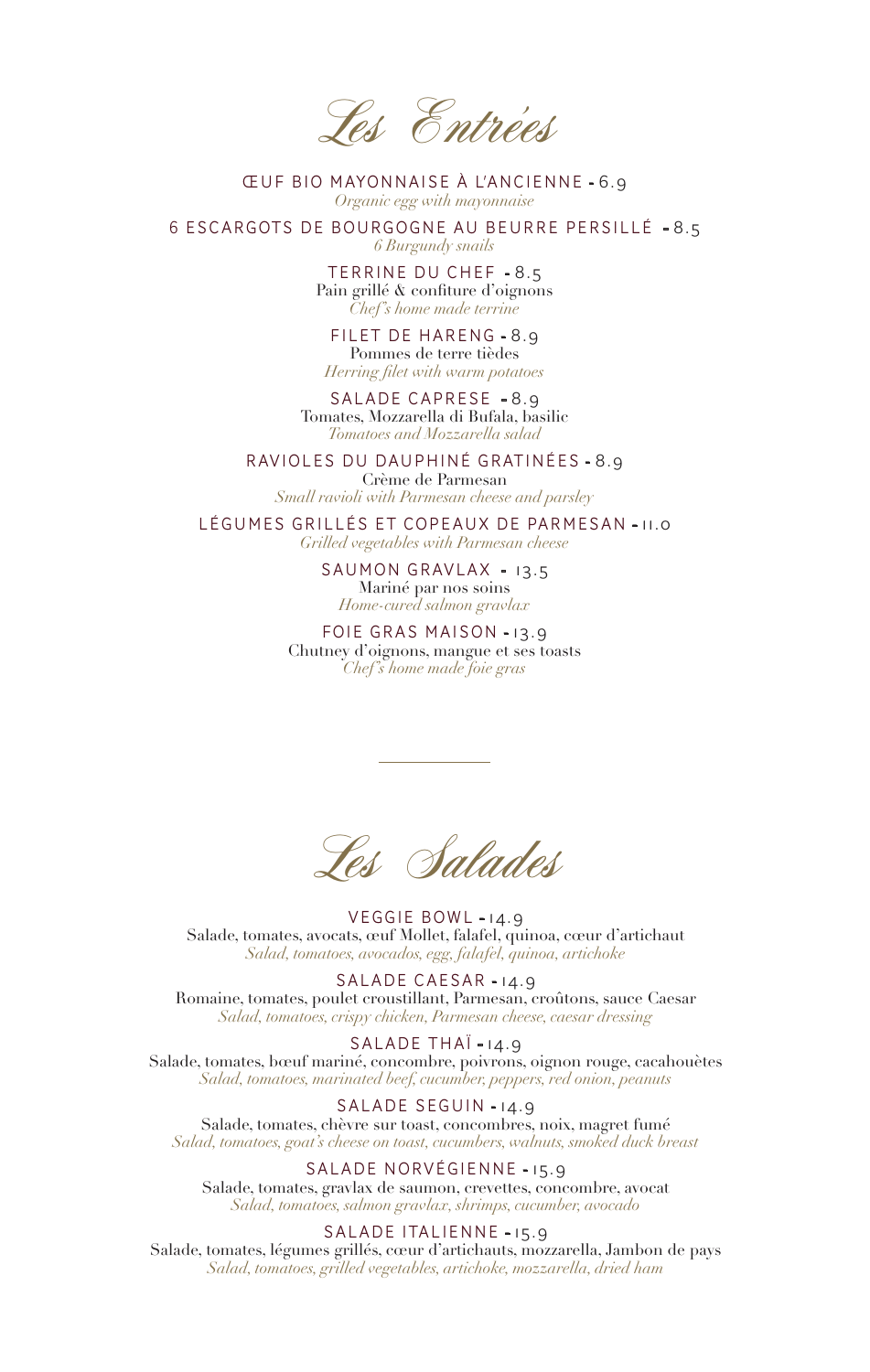Les Plats

| STEAK HACHÉ (ŒUF À CHEVAL + 1 $\varepsilon$ ) frites maison<br>Minced beef (egg on the top +1 $\epsilon$ ) with home made french fries                                       | 12.9 |
|------------------------------------------------------------------------------------------------------------------------------------------------------------------------------|------|
| SABODET (SAUCISSON) LYONNAIS PISTACHÉ sur lit de pommes de terre & ciboulette 15.9<br>Pistachio sausage from Lyon served with steamed potatoes & chives                      |      |
| TARTARE DE BŒUF CLASSIQUE frites maison et salade<br>Beef tartare with homemade french fries and salad                                                                       | 15.9 |
| CLASSIC CHEESE BURGER ou (BACON CHEESE BURGER +1€) frites maison, salade 15.9<br>Classic cheese Burger or (Bacon cheese burger + 1 $\epsilon$ ) homemade french fries, salad |      |
| VEGGIE CHEESE BURGER frites maison et salade<br>Veggie cheese Burger, homemade french fries and salad                                                                        | 15.9 |
| CUISSE DE CANARD CONFITE PAR NOS SOINS et ses pommes sarladaises 17.9<br>Homemade duck confit with sarladaise potatoes                                                       |      |
| FILET DE SAUMON GRILLÉ À LA PLANCHA crème d'aneth, riz pilaf à la citronnelle<br>Grilled salmon fillet with rice                                                             | 17.9 |
| TARTARE DE SAUMON frites maison et salade<br>Salmon tartare, french fries and salad                                                                                          | 17.9 |
| GRANDS RAVIOLIS À LA TRUFFE NOIRE & RICOTTA<br>Ravioli with black Truffles & Ricotta                                                                                         | 18.9 |
| PAVÉ DE BŒUF DE SALERS GRILLÉ 2009r<br>Gratin Dauphinois ou frites maison<br>Grilled rump steak, gratin Dauphinois or homemade french fries                                  | 19.9 |
| FILET DE BAR SNACKÉ, FLEUR DE SEL beurre de fenouil & tian de légumes<br>Snacked bar fillet with seasonal vegetables                                                         | 20.9 |
| SUPRÊME DE POULET AUX MORILLES & VIN JAUNE linguines<br>Chicken Supreme with Morels & yellow wine, pasta                                                                     | 21.9 |
| CÔTE DE VEAU À LA NORMANDE, VALLÉE D'AUGE gratin Dauphinois<br>Veal chop from Normandy, gratin Dauphinois                                                                    | 23.9 |
| ENTRECÔTE DE BŒUF DE SALERS GRILLÉE 300gr, FLEUR DE SEL<br>gratin Dauphinois ou frites maison<br>Ribeye steak, gratin Dauphinois or homemade french fries                    | 24.5 |

## SAUCES AU CHOIX : POIVRE, BLEU, BARBECUE, BÉARNAISE

Les Garnitures

#### CHANGEMENT DE GARNITURES OU SUPPLÉMENT - 3.0 *Garnishes*

Frites maison, pâtes, salade, gratin Dauphinois - 5.0 *Homemade french fries, pasta, salad, gratin Dauphinois (thin slices of potatoes with cream)*

> Haricots vert frais et autres légumes de saison - 6.0 *Green beans and seasonal vegetables*

Belle assiette de légumes : gratin Dauphinois, haricots vert et autres légumes de saison - 14.9 *Veggie plate : gratin Dauphinois (thin slices of potatoes with cream), green beans and seasonal vegetables*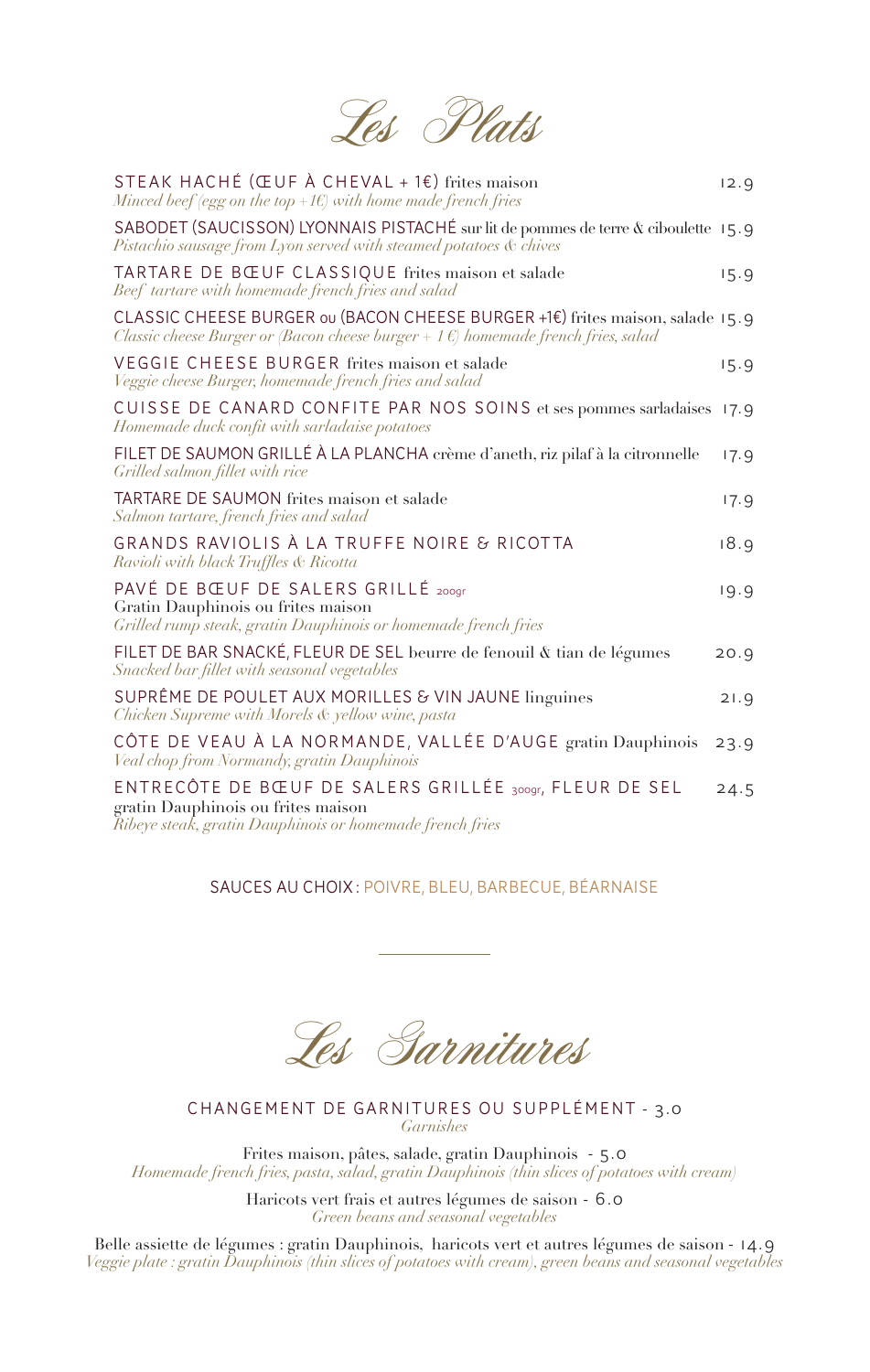Les Fromages

## SÉLECTION DE FROMAGES AFFINÉS PORTION AU CHOIX SERVIE AVEC SALADE

*Selection of cheeses at your choice served with salad*

#### CHÈVRE - 6.0

#### BLEU D'AUVERGNE - 6.0

CAMEMBERT au lait cru - 6.0 COMTÉ 12 mois d'affinage, Maison Marcel Petite (Franche-Comté) - 7.0

PONT-L'ÉVÊQUE affiné 5 semaines, Fromagerie de Clécy (Nomandie) - 7.0 MORBIER affiné 60 jours, Coopérative du Mont de Joux (Doubs) - 7.0

FROMAGE GOURMAND assortiment de fromages affinés - 8.9 accompagné d'un verre de vin 7,5cl

Les Desserts

EN PRÉSENTATION SUR PLATEAU

FROMAGE BLANC MIEL ou COULIS DE FRUITS ROUGES - 6.9 *Fromage frais with honey or red fruits coulis* 

> MOUSSE AU CHOCOLAT - 7.5 *Chocolate mousse*

ÎLE FLOT TANTE crème anglaise - 7.5 *Floating island with caramel*

PAIN PERDU BRIOCHE AU CARAMEL BEURRE SALÉ glace vanille - 7.9 *French toast with caramel and vanilla ice cream*

> TARTE DU JOUR - 7.9 *Pie of the day*

CRÈME BRÛLÉE À LA VANILLE DE BOURBON - 8.5 *Cream with vanilla*

> TIRAMISU - 8.5 *Tiramisu*

CHARLOTTE - 8.5 *Charlotte cake*

CAFÉ GOURMAND - 8.5 *Coffee with assortment of mini desserts*

> TARTE TATIN - 8.9 *Tatin apple pie*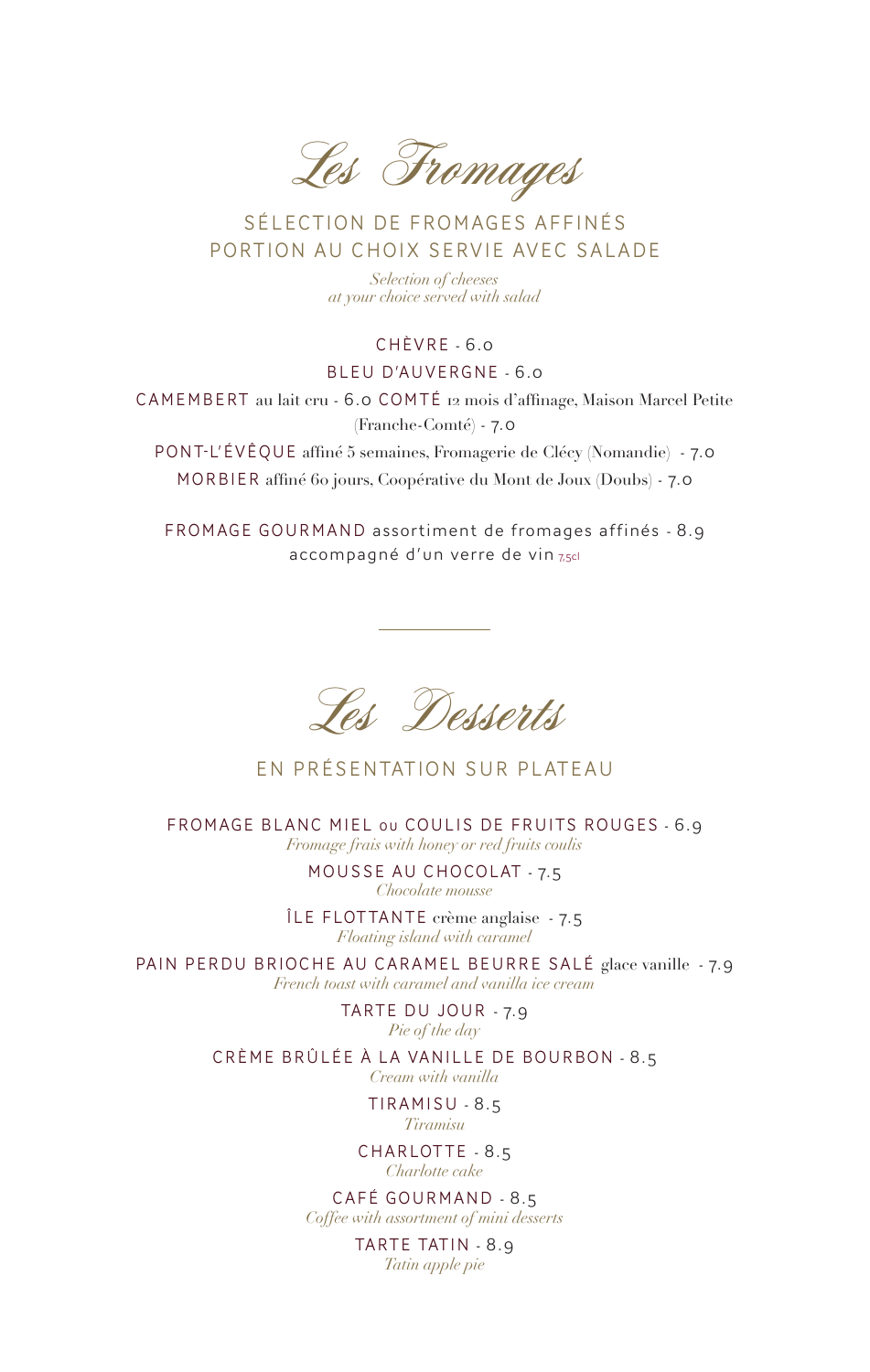Les Crêpes et Gauffres

| <b>SUCRE</b> Pancake with sugar                                                                                                                  | 4.0  |
|--------------------------------------------------------------------------------------------------------------------------------------------------|------|
| CONFITURE, MIEL, CRÈME DE MARRON ou NUTELLA<br>Pancake with jam, honey, chestnut cream or nutella                                                | 4.9  |
| ROYALE glace vanille, crème Chantilly, Nutella, amandes effilées<br>Pancake with vanilla ice cream, whipped cream, Nutella, almonds              | 8.5  |
| FLAMBÉES au Grand Marnier ou alcool au choix : rhum, calvados, etc<br>Pancake flamed with Grand Marnier or alcohol at your choice: rum, calvados | 11.0 |

Les Glaces artisanales

## 1 BOULE AU CHOIX 3.5€ / 2 BOULES AU CHOIX 6€ / 3 BOULES AU CHOIX 8.5€

*1 scoop 3.5€ / 2 scoops 6€ / 3 scoops 8.5€*

**Parfums :** vanille, café, chocolat, nougat, fraise, framboise, pistache, rhum-raisin, citron, melon, passion, coco **Flavors:** *vanilla, coffee, chocolate, nougat, strawberry, raspberry, pistachio, rum-grape, lemon, melon, passion, coconut*

| CAFÉ OU CHOCOLAT LIEGÉOIS<br>I boule de glace café ou chocolat, i boule de glace vanille,<br>sauce café ou chocolat et Chantilly<br>1 scoop of coffee or chocolate ice cream, 1 scoop of vanilla ice cream,<br>coffee or chocolate topping and whipped cream | 9.5  |
|--------------------------------------------------------------------------------------------------------------------------------------------------------------------------------------------------------------------------------------------------------------|------|
| DAME BLANCHE<br>2 boules de glace vanille, sauce chocolat et Chantilly<br>2 scoops of vanilla ice cream, chocolate topping and whipped cream                                                                                                                 | 9.5  |
| ROUGE INTENSE<br>I boule sorbet fraise, I boule sorbet framboise, coulis de fruits rouges et Chantilly<br>1 scoop strawberry, 1 scoop raspberry, red fruit coulis and whipped cream                                                                          | 9.5  |
| FRAISE OU PÊCHE MELBA (EN SAISON)<br>2 boules de glace vanille, fruits (fraise ou pêche), coulis de fruits rouges et Chantilly<br>2 scoops of vanilla ice cream, strawberry or peach fruit, red fruit coulis and whipped cream                               | 10.9 |
| <b>COUPE COLONEL</b><br>2 boules sorbet citron arrosées de vodka<br>2 lemon scoops with vodka                                                                                                                                                                | 10.9 |
| MILKSHAKE vanille, fraise ou chocolat au choix<br>vanilla, strawberry or chocolate milkshake                                                                                                                                                                 | 7.5  |
| SUPPLÉMENT CHANTILLY<br>Whipped cream supplement                                                                                                                                                                                                             | 2.0  |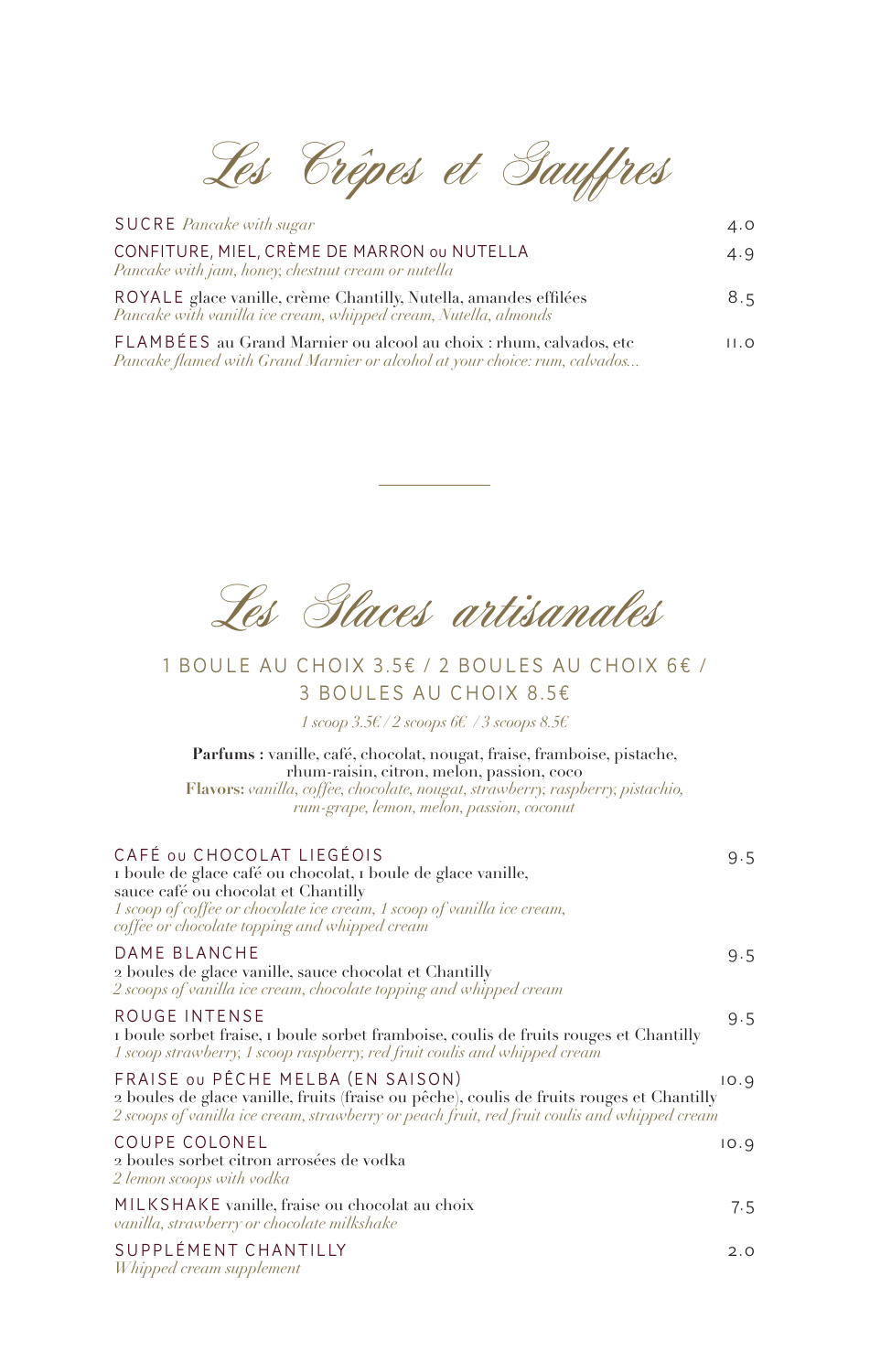

- 12.9€ - *(- de 12 ans)*

PLAT + DESSERT *Main course + Dessert (at your choice)* 

#### AU CHOIX

STEAK HACHÉ frites ou pâtes *Minced steak with french fries* OMELETTE frites ou pâtes *Omelette with french fries* JAMBON frites ou pâtes *Ham with french fries*

 $+$ 

BOULE DE GLACE *Scoop of ice cream* MOUSSE AU CHOCOLAT *Chocolate mousse* FROMAGE BLANC *Fromage frais* CRÊPE *Crepe*

Formule Déjeuner

*Voir suggestions du jour*

# - 17.9€ -

ENTRÉE + PLAT ou PLAT + DESSERT *Starter + Main course or Main course + Dessert*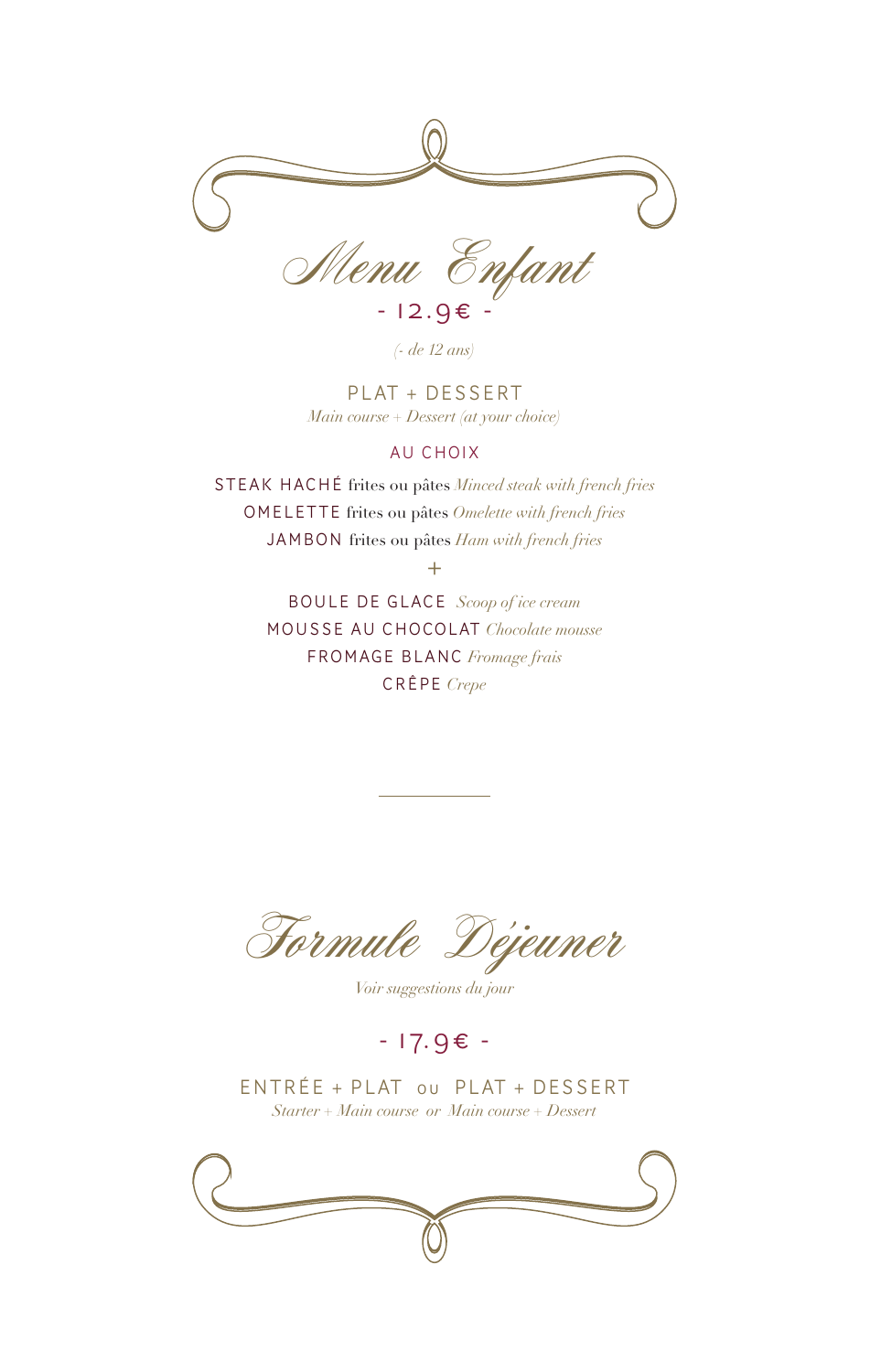Menu Tourelle

- 29.9€ -

ENTRÉE + PLAT + DESSERT *Starter + Main course + Dessert*

#### AU CHOIX

LÉGUMES GRILLÉS *Grilled vegetables* ŒUF BIO mayonnaise à l'ancienne *Organic egg with mayonnaise* SALADE CAPRESE *Tomatoes and Mozzarella salad* TERRINE DU CHEF *Chef's home made terrine* FILET DE HARENG *Herring filet with warm potatoes* RAVIOLES DU DAUPHINÉ GRATINÉES *Small ravioli with cheese and parsley* 6 ESCARGOTS À LA BOURGUIGNONNE *6 Burgundy snails* ENTRÉE DU JOUR 1,2 & 3 *Starter of the day*

 $+$ 

PAVÉ DE BŒUF Salers *Grilled Rump steak* TARTARE DE BŒUF *Beef tartare* CHEESE BURGER ou BACON BURGER *Cheese or bacon burger* VEGGIE CHEESE BURGER *Veggie cheese Burger, homemade french fries and salad* CUISSE DE CANARD CONFITE PAR NOS SOINS *Homemade duck confit* SABODET (SAUCISSON) LYONNAIS PISTACHÉ *Pistachio sausage from Lyon*

TARTARE DE SAUMON *Salmon tartare, french fries and salad* FILET DE SAUMON À LA PLANCHA *Grilled salmon fillet* FILET DE BAR SNACKÉ, FLEUR DE SEL *Snacked bar fillet with seasonal vegetables*

GRANDS RAVIOLIS À LA TRUFFE NOIRE *Ravioli with black Truffles* SALADE CAESAR *Salad, tomatoes, crispy chicken, parmesan cheese, caesar dressing*

PLAT DU JOUR 1,2 & 3 *Today's special*

PLATEAU DE DESSERTS au choix *Desserts platter at your choice* GLACES *Ice cream*

 $+$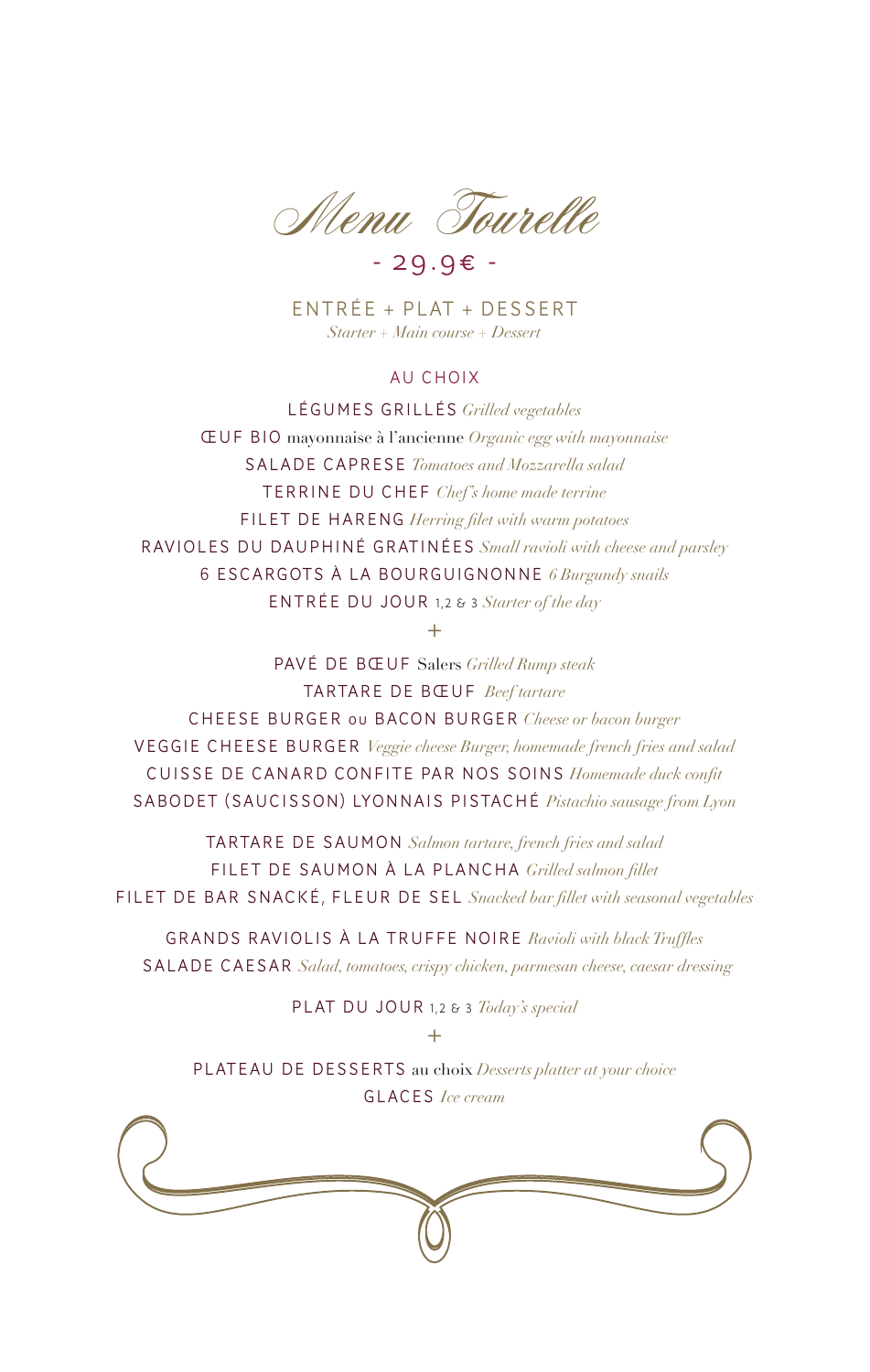| Baked sandwich with ham and cheese, homemade french fries, salad<br>CROQUE-MADAME frites maison et salade | 13.9 |
|-----------------------------------------------------------------------------------------------------------|------|
| Baked sandwich with ham, cheese and egg, homemade french fries, salad                                     |      |

Sur le pouce

CLUB SANDWICH POULET pain de mie, tomate, œuf, bacon, poulet, salade, servi avec frites maison 14.9 *Chicken sandwich with tomato, egg, bacon, salad, served with homemade french fries*

#### CLUB SANDWICH SUÉDOIS (SAUMON) 15.9

Pain suédois, concombre, œuf, crème fraîche, aneth, gravlax de saumon, servi avec frites maison *Swedish bread, cucumber, egg, cream, dill, salmon gravlax, served with homemade french fries*



## PLANCHE DE CHARCUTERIES AFFINÉES 16.9

Jambon Serrano 15 mois grande réserve, saucisse sèche d'Aveyron, Coppa, Jambon de Paris, terrine du chef *Deli platter*

PLANCHE DE FROMAGES AFFINÉS 16.9

Comté 12 mois d'affinage, Pont-l'évêque affiné 5 semaines, Morbier affiné 60 jours, chèvre, Bleu d'Auvergne, camembert au lait cru *Cheese platter*

#### PLANCHE MIXTE 17.9

Le meilleur des planches charcuteries et fromages *Cheese and deli platter*

Les Sandwiches

| JAMBON BLANC Ham                       | 4.9 |
|----------------------------------------|-----|
| <b>TERRINE MAISON</b> Homemade terrine | 6.5 |
| <b>JAMBON SERRANO</b> Serrano ham      | 6.5 |
| <b>CAMEMBERT</b> Camembert cheese      | 4.9 |
| $CHÈVRE$ Goat's cheese                 | 4.9 |

| Q              | BLEU D'AUVERGNE                                                                   | 4.9 |
|----------------|-----------------------------------------------------------------------------------|-----|
| $\overline{5}$ | Bleu d'Auvergne cheese                                                            |     |
| .5             | $\texttt{COMT}\acute{\texttt{E}}$ 12 mois affiné $\mathit{Comt\'e}\mathit{Check}$ | 5.5 |
| 9              | JAMBON BLANC COMTÉ                                                                | 7.5 |
|                | Ham and Comté cheese                                                              |     |
| -9             | JAMBON SERRANO COMTÉ<br>Serrano ham and Comté cheese                              | 7.9 |
|                |                                                                                   |     |

Les Omelettes

3 ŒUFS BIO Servis avec frites maison et salade

Ingrédients au choix : Jambon blanc, emmental, pomme de terre, fines herbes, champignons

**3 organic eggs served with homemade french fries and salad** *At your choice : Ham, emmental, potatoes, herbs, mushrooms*

OMELET TE NATURE *Omelette* - 9.9 OMELETTE 1 INGRÉDIENT *Omelette with 1 ingredient* - 11.9 OMELETTE 2 INGRÉDIENTS *Omelette with 2 ingredients* - 12.9 OMELETTE 3 INGRÉDIENTS *Omelette with 3 ingredients* - 14.9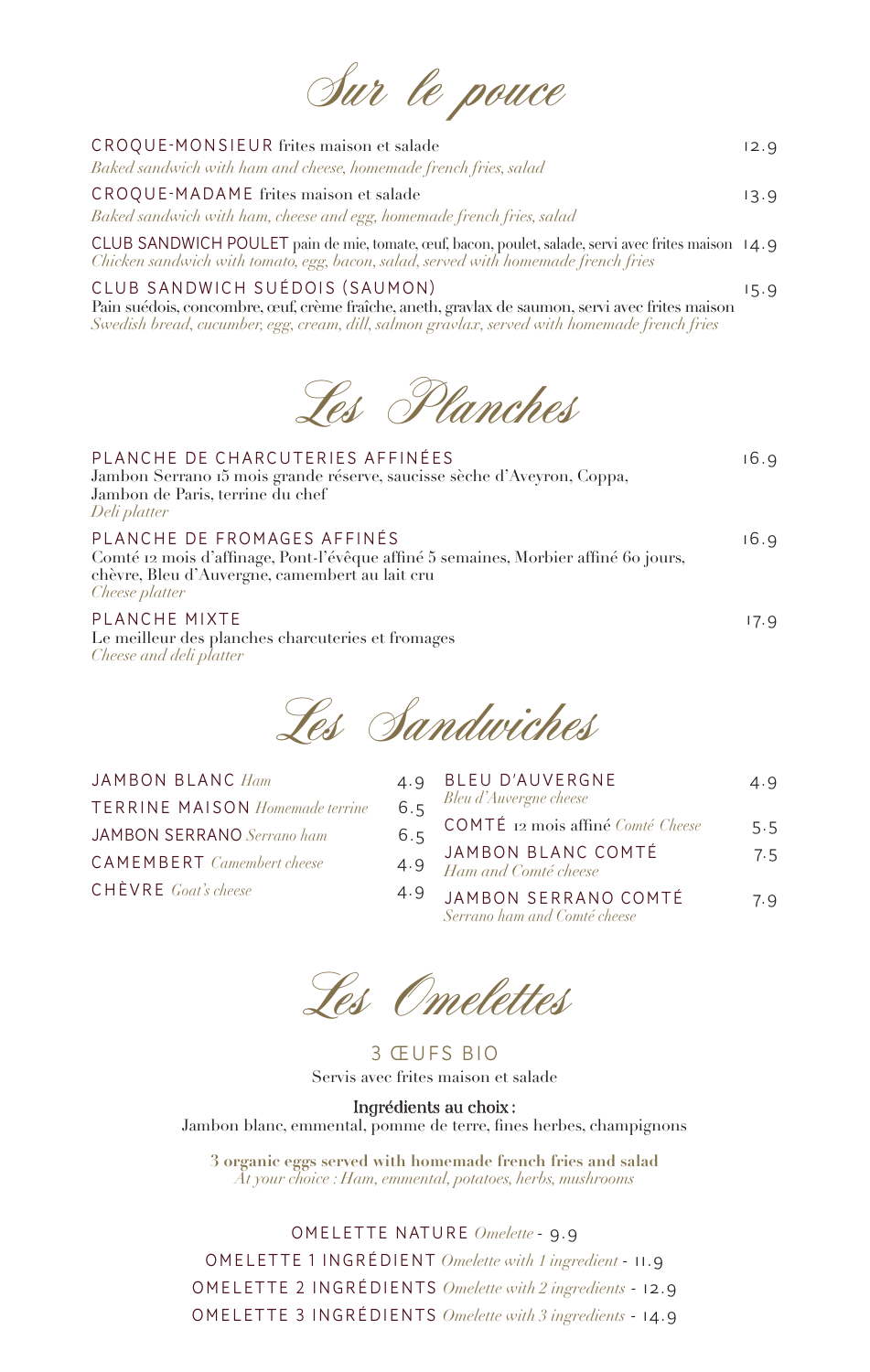

| KIR CHARDONNAY 12 cl           | 4.5 | MARTINI TONIC                     | 6.9  |
|--------------------------------|-----|-----------------------------------|------|
| Cassis, mûre, pêche, framboise |     | <b>COUPE DE CHAMPAGNE 12 cl</b>   | 9.5  |
| RICARD, SUZE 2 cl              | 4.9 | <b>AMERICANO MAISON 8cl</b>       | 10.0 |
| MARTINI <sub>6cl</sub>         | 5.5 | SPRITZ                            | 10.0 |
| CAMPARI <sub>6cl</sub>         | 5.5 | Apérol, vin mousseux, eau gazeuse |      |
| PORTO 6 cl                     | 5.9 | KIR ROYAL 12 cl                   | 10.0 |



| PRESSION                                                                                                                    | 25 cl Happy<br>Hours 50cl | 50 cl |
|-----------------------------------------------------------------------------------------------------------------------------|---------------------------|-------|
| BUD Blonde Bière américaine nommée « La reine des bières «.<br>Arômes maltés et discrètes notes de céréales 4,9% Alc.       | $4.5\quad 6.0\quad 8.5$   |       |
| LEFFE Blonde<br>Bière belge d'Abbaye. Arômes de malt, céréales et clou de girofle. 6.6% Alc.                                | $5.0\quad 6.0\quad 9.0$   |       |
| TRIPEL KARMELIET Blonde triple « Grand classique belge».<br>Robe blonde dorée. Arômes d'agrumes et notes vanillées. 8% Alc. | $5.5\quad 6.0\quad 10.0$  |       |
| <b>HOEGAARDEN Blanche</b><br>Bière belge un peu givrée. Arômes de zestes de citron et coriandre.                            | $5.0\quad 6.0\quad 9.0$   |       |

TANGO, MONACO 25cl 4.9 / 50cl 8.5 // PANACHÉ 25cl 4.5 / 50cl 8.5 PICON BIÈRE 25cl 7.0 / 50cl II.0

## BOUTEILLE

JUPILER 0% Sans alcool - 5.5

 CUBANISTO Blonde 33cl - 6.5 *Aromatisée au rhum 5,9% Alc.*

CORONA Blonde 35,5cl - 6.5

*Bière mexicaine légère et très raffraîchissante. Arômes de malt et citron. 4,5% Alc.*

GOOSE ISLAND IPA 33,5cl - 6.9

*Bière américaine. Robe orange cuivrée. Arômes de houblon, pamplemousse et pêche, et bien évidemment l'agréable amertume typique. 5,9% Acl.* 

KWAK Ambrée 33cl - 6.9  *Bière iconique belge. Arômes de caramel, abricot, prune. Bel équilibre doux et amer. 8,4% Acl.*

CAMDEN Pale Ale 33cl - 6.9 *Bière qui dévoile des saveurs fleuries et légères, accompagnée d'une amertume désaltérante. 4% Alc.*

> ORVAL Pale Ale 33cl - 6.9 *Bière trappiste. Robe ambrée. Complexe. Houblon prédominant. 6,2% Alc.*

Les Softs

| LIMONADE PRESSION 33cl                    | 4.8 | JUS DE FRUITS 33 cl Happy hours 3.8 /4.8                                           |
|-------------------------------------------|-----|------------------------------------------------------------------------------------|
| PEPSI Pepsi Max 33 cl                     | 4.8 | Orange, pamplemousse, ananas, poire,<br>abricot, fraise, cranberry, banane, pomme, |
| ORANGINA 25 cl                            | 4.8 | mangue, tomate                                                                     |
| ICE TEA PÊCHE 25 cl                       | 4.8 | EAU TONIQUE "The london essence" 20 cl 5.0                                         |
| RED BULL Sugar free / Tropical $_{25}$ cl | 5.5 | GINGER ALE "The london essence" 20 cl $\,$ 5.0                                     |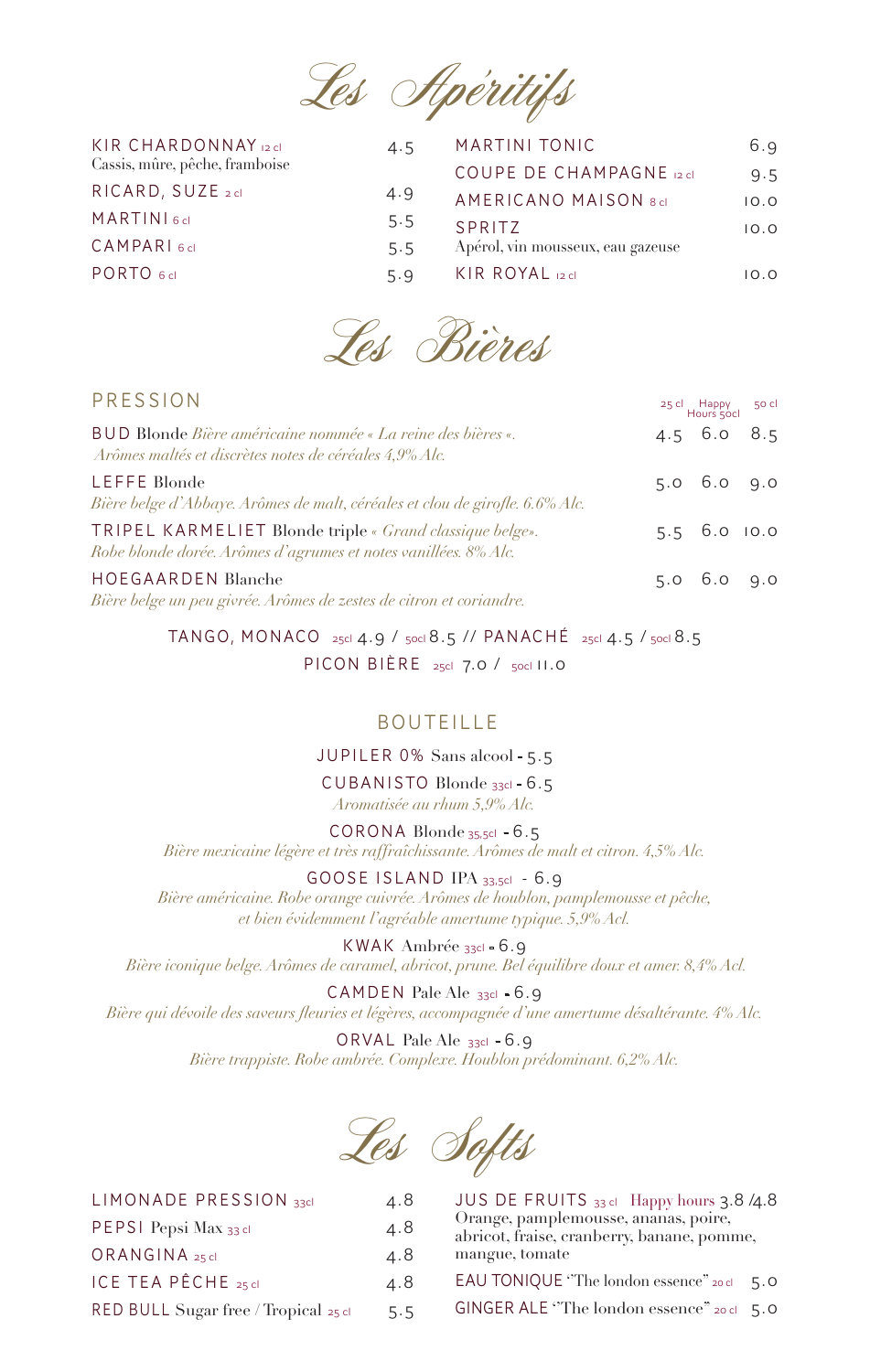Les Vins

# VINS BLANCS

|                                                                                                                                        | <b>VERRE</b><br> 4c | <b>VERRE</b><br>25c | <b>POT</b><br>50cl | <b>BTL</b><br>75c |
|----------------------------------------------------------------------------------------------------------------------------------------|---------------------|---------------------|--------------------|-------------------|
| Bien secs et très frais                                                                                                                |                     |                     |                    |                   |
| SAUVIGNON IGP Côtes de Gascogne Fumées Blanches Lurton 4.6<br>Souple et frais, au nez intense de pamplemousse.                         |                     |                     | $8.0$ $15.5$ 23.0  |                   |
| ALSACE RIESLING AOC Domaine Mittnacht Les Fossiles<br>Sec, frais et bien tendu, au nez minéral, notes de pamplemousse.                 |                     |                     |                    | $-39.0$           |
| POUILLY FUMÉ AOC Les Clairières<br>D'une belle fraîcheur minérale et racée, au nez de silex et d'agrumes.                              |                     |                     |                    | $-39.0$           |
| Tendres et pleins                                                                                                                      |                     |                     |                    |                   |
| TOURAINE AOC Domaine à Deux « Chenin »<br>Nez d'acacia, de poire et de pomme Tatin. Belle matière en bouche,<br><i>avec du relief.</i> |                     | 4.8 8.5 16.0 24.0   |                    |                   |
| BOURGOGNE CÔTE CHALONNAISE AOC Chardonnay Millebuis 6.0<br>Plein et rond, au nez délicatement toasté, finale grillée.                  |                     |                     | $9.5$ 19.0 28.5    |                   |

## VINS ROSÉS

| IGP SABLES DE CAMARGUE Dne du Petit Chaumont Gris de gris 22 4.5 7.5 15.0 22.0<br>Une belle fraîcheur, bonbon anglais et notes d'agrumes.               |                         |  |         |
|---------------------------------------------------------------------------------------------------------------------------------------------------------|-------------------------|--|---------|
| CÔTES DE PROVENCE AOC La Source Gabriel<br>Frais et velouté comme une pêche bien mûre !                                                                 | $6.0$ $9.5$ $19.5$ 29.0 |  |         |
| CÔTES DE PROVENCE AOC Cru Classé - M du Ch. St-Marguerite<br>Bio et Vegan<br>Superbe et éclatant, délicat mais avec du fond, nez de poires et de lilas. |                         |  | $-38.0$ |

## VINS ROUGES

*Rouges frais et fruités* 

| PINOT NOIR - IGP PAYS D'OC Le Versant<br>Petits tannins croquants, nez fruité de Gariguette.                       |  | 4.5 7.5 15.0 22.5         |  |
|--------------------------------------------------------------------------------------------------------------------|--|---------------------------|--|
| CÔTES DU RHÔNE AOC Les Trois Garçons<br>Un vrai panier de fruits rouges, souple, gourmand et frais.                |  | 5.0 8.5 17.0 25.0         |  |
| CHINON AOC JM. Raffault - Les Lutinières<br>Un beau fruit au nez, bouche fraîche et gourmande, avec de la matière. |  | $5.0$ $8.5$ $17.0$ $25.0$ |  |
| BROUILLY AOC Château des Tours<br>Souple, frais et juteux, dans une chair de cerise noire et de myrtille.          |  | 6.0 10.0 20.0 30.0        |  |

# HAPPY HOURS - 6€

25cl - VIN ROUGE, BLANC ou ROSÉ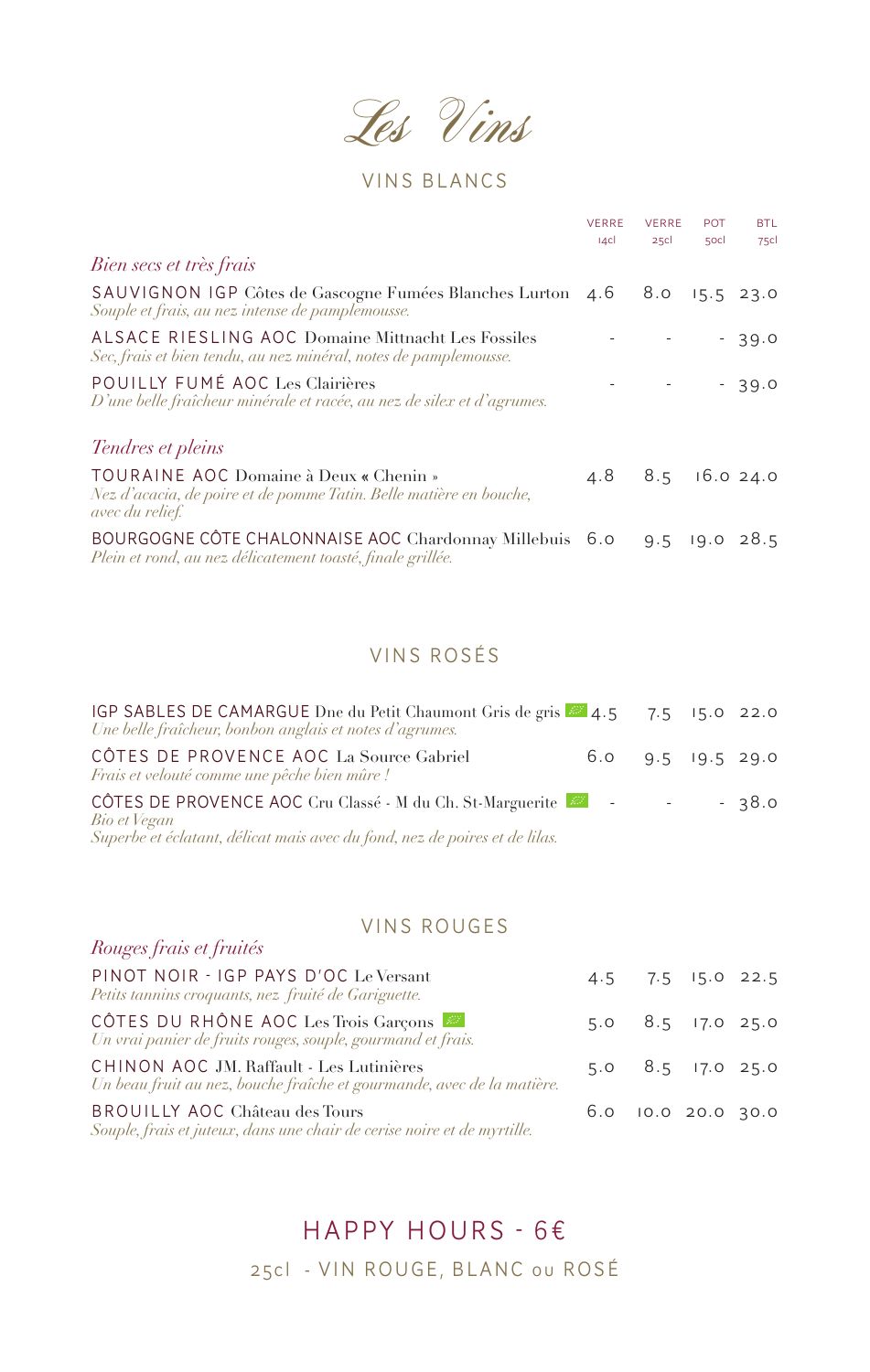## VINS ROUGES

|                                                                                                                                                | <b>VERRE</b> | <b>VERRE</b>      | <b>POT</b>       | <b>BTL</b> |
|------------------------------------------------------------------------------------------------------------------------------------------------|--------------|-------------------|------------------|------------|
|                                                                                                                                                | 4c           | 25c               | 50cl             | 75cl       |
| Rouges pleins et charnus                                                                                                                       |              |                   |                  |            |
| CÔTES DU ROUSSILLON AOC Walden<br>Dense et velouté, nez de fruits confiturés, d'épices, de café grillé.<br>Finale réglissée.                   | 5.6          | 9.5               | 18.5             | 27.0       |
| BEAUMES DE VENISE AOC Domaine Pierre Rougon<br>Ample, puissant et généreux, tannins enrobés, confiture de fruits rouges,<br>finale réglissée.  | 7.0          |                   | $11.5$ 23.5 34.0 |            |
| PIC SAINT-LOUP AOC Dne Pech-Tort - Une bonne Etoile<br>Dense et plein, tannins serrés, notes de fruits rouges, d'épices<br>et de poivre blanc. |              |                   |                  | 36.0       |
| SAINT-JOSEPH AOC Vins de Vienne<br>Savoureux, dense et plein, nez de fruits noirs, de mûre, de poivre.                                         |              |                   |                  | 49.0       |
| Rouges structurés et boisés                                                                                                                    |              |                   |                  |            |
| GRAVES ROUGE AOC - Château Pouyanne<br>Un graves souple et charnu, au nez de fruits mûrs et de vanille.                                        |              | 5.5 9.5 18.5 27.0 |                  |            |
| SAINT-EMILION AOC L'Esprit du Ch. Belle Assise Coureau<br>Des tannins soyeux, des notes boisées de pignon de pin<br>sur un fruit charmeur.     | 8.5          | 14.0 27.0 40.0    |                  |            |
| SAINT-ESTÈPHE AOC Château Haut-Baradieu<br>Boisé marqué, bien intégré. Tannins enrobés et charnus.                                             |              |                   |                  | 55.0       |
| CHOREY LÈS BEAUNE AOC - Dominique Laurent Vieilles Vignes -<br>Tannins veloutés, bois très racé, sur un fond de baies rouges et noires.        |              |                   |                  | 60.0       |

# CHAMPAGNES COUPE BTL

| RÉMY MASSIN « CUVÉE TRADITION » 100% Pinot noir | $9.5$ 59.0 |
|-------------------------------------------------|------------|
| RUINART "R"                                     | - 90.0     |

Les Eaux Minérales

| VITTEL 25cl PERRIER 33 cl                            |            | 4.8           |
|------------------------------------------------------|------------|---------------|
| VITTEL uniquement avec un repas                      | socl $5.5$ | $100c1$ $7.0$ |
| EAU DE PERRIER FINES BULLES uniquement avec un repas | socl $5.5$ | $100CI$ 7.0   |